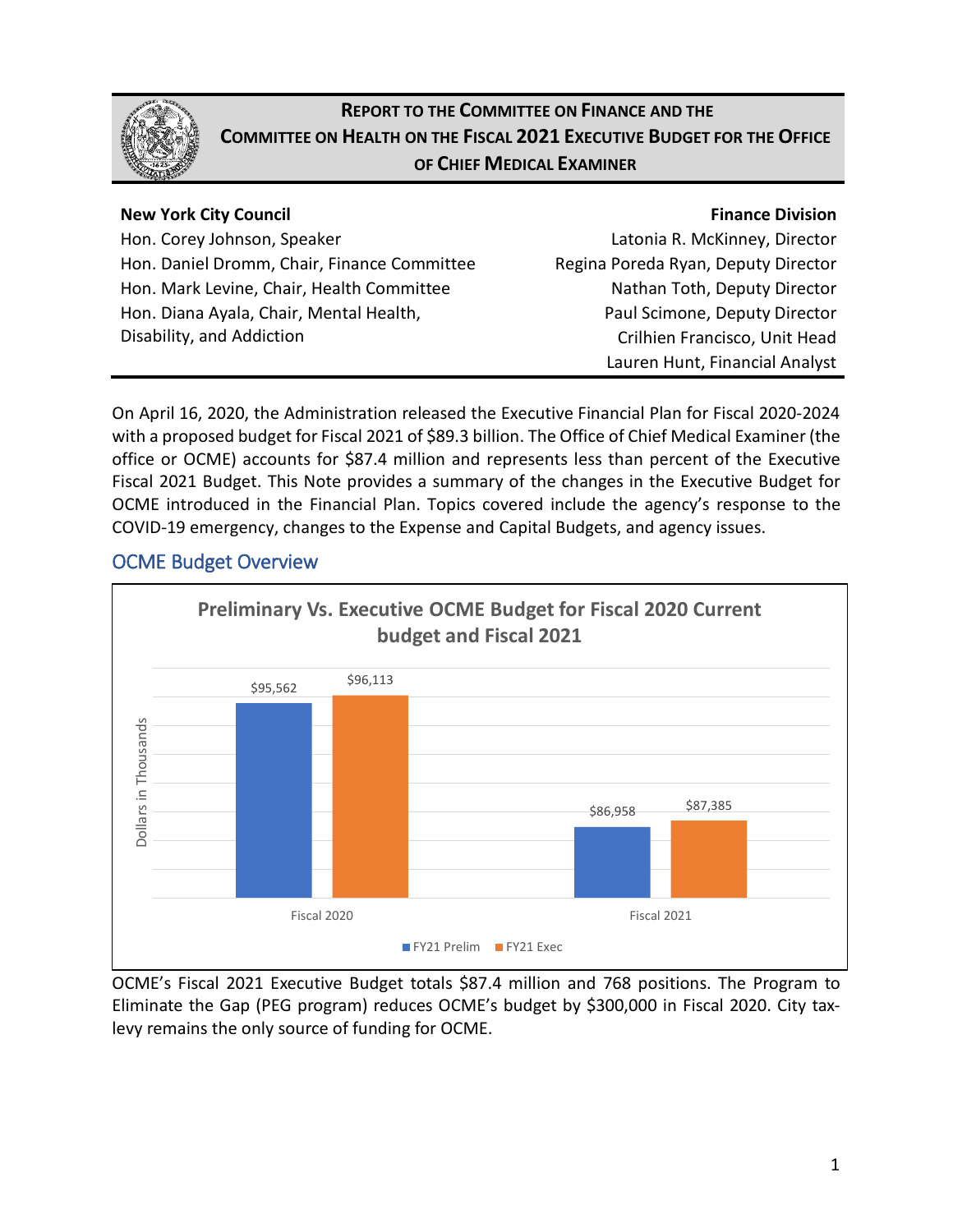

Changes introduced in the Executive Plan raise the Office's budget for Fiscal 2021 by \$427,243. The major changes are described below:

#### PEG Program

• **Hiring Freeze Savings.** Due to the citywide hiring freeze, OCME found \$300,000 in savings for Fiscal 2020.

### Other Adjustments

The majority of OCME's other adjustments for Fiscal 2020 and the outyears are due to collective bargaining increases for Electricians, Maintenance Workers, Oilers, Stationary Engineers, and Senior Stationary Engineers and Principal Admin Associates.

# Agency Response to COVID -19

In response to the COVID-19 pandemic, New York State issued 'New York State on PAUSE', an Executive Order effective 8 p.m. on March 22 to close all non-essential businesses, prohibit all non-essential gatherings, practice social distancing of six feet in public and more. This pandemic is widespread throughout the world, but especially prevalent in New York City. The City accounts for nearly five percent of confirmed positive cases worldwide. Because of the severity of cases in New York City, agencies have had to change their responsibilities to reduce the impacts of COVID-19. The Office has closed the forensic biology, molecular genetics, toxicology, and histology labs with the exception of public safety priority cases.

The Office was charged with taking a leading role in addressing the pandemic. OCME's and other mortuary facilities were faced with capacity issues and an overwhelming number of requests for cremations, burials and funerals. The Fiscal 2021 Executive Budget fails to include any funding for the expenses incurred by OCME during the last few months. Data pulled from the City's Financial Management System (FMS) shows that OCME has spent significant amount of funds to rent extra refrigerated vans for emergency storage for the deceased.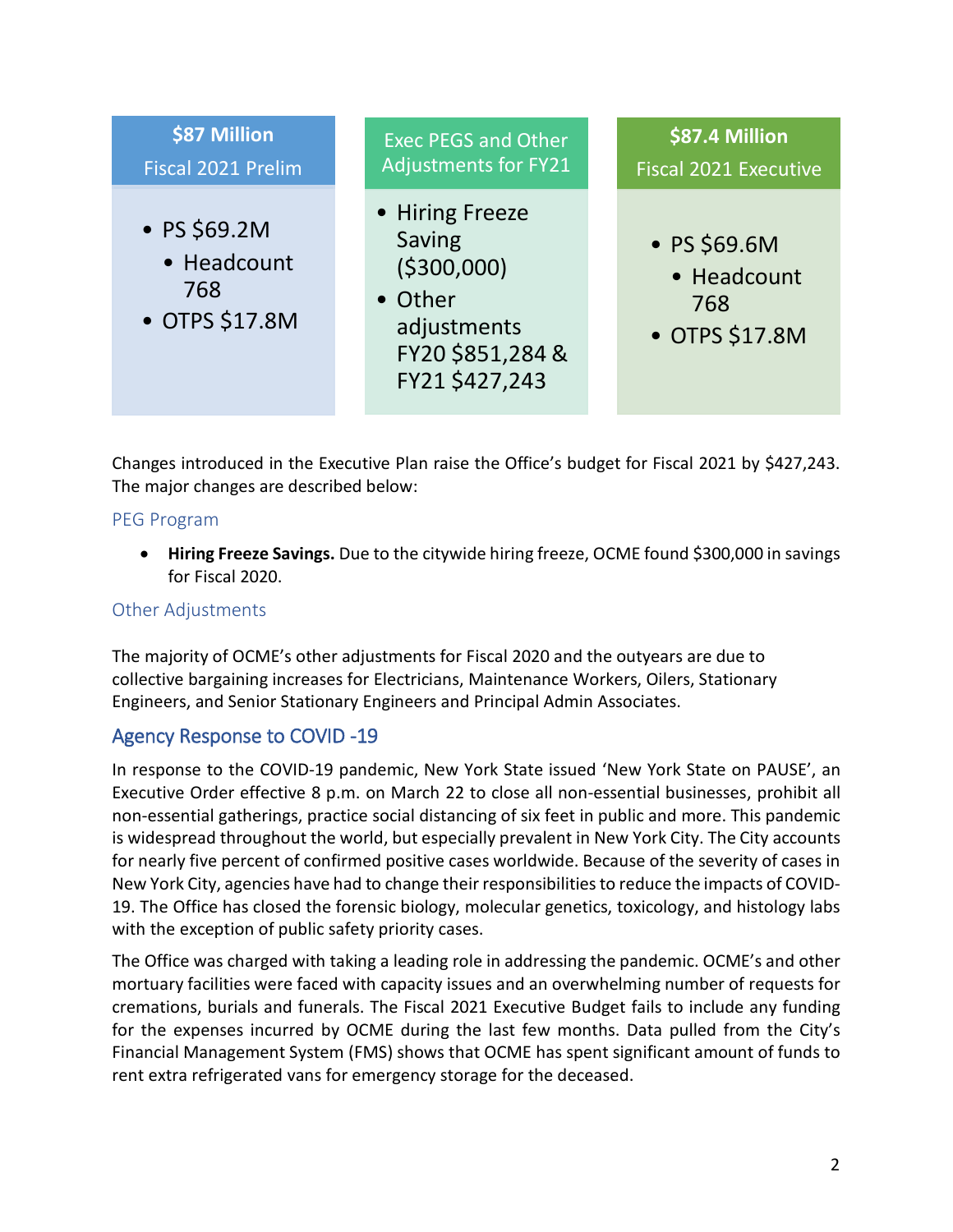At the release of the Executive Budget, the amount of federal funding had not been finalized. The Office of Management and Budget (OMB) has estimated that the Department of Health and Mental Hygiene (DOHMH) will receive \$15,000,000 in Fiscal 2020 for Covid-19 response. The entire federal funding for COVID-19 falls under DOHMH's Unit of Appropriate Disease Control and does not take into consideration the funding for OCME. On May 11, 2020, IBO published "How much "Care" for NYC? An Estimate of Federal Coronavirus Emergency Relief Act Funding to the City Budget." IBO estimates the between the four federal emergency aid bills net the city's public health programs \$1.9 billion in funding for expenses incurred to fight the pandemic, this does not include the millions more going to the public hospital system<sup>1</sup>. The table below estimates what the need for federal funding will be. It is still unclear if the funding will be available in Fiscal 2020 or Fiscal 2021.

| <b>IBO Estimates of Federal Relief Aid Funding to New York City Budget</b><br>Dollars in thousands |                    |                                     |
|----------------------------------------------------------------------------------------------------|--------------------|-------------------------------------|
| <b>Program Area</b>                                                                                | <b>City Agency</b> | <b>Total City</b><br><b>Funding</b> |
| <b>Coronavirus Relief Fund</b>                                                                     | Various            | \$1,454,710                         |
| <b>Public Health</b>                                                                               |                    |                                     |
| Enhanced Federal Medicaid Assistance Program (eFMAP)                                               | Health             | \$1,000,000                         |
| <b>Public Health and Services Emergency Fund: Testing</b>                                          | Health             | 845,000                             |
| Centers for Disease Control Preparedness Grants (Coronavirus Preparedness Act)                     | Health             | 25,100                              |
| Centers for Disease Control Preparedness Grants (CARES Act)                                        | Health             | 18,800                              |
| Public Health and Social Services Emergency Fund: Hospital Preparedness                            | Health             | 11,700                              |
| <b>Suicide Prevention</b>                                                                          | Health             | 2,400                               |
| Reauthorization of Healthy Start Program                                                           | Health             | 1,200                               |
| Public Health and Emergency Social Services Emergency Fund: Hospital Preparedness                  | Health             | 1,100                               |
| Ryan White HIV/AIDS Program                                                                        | Health             | 1,000                               |
| <b>Poison Control Centers</b>                                                                      | Health             | 131                                 |
| <b>Subtotal Public Health Programs</b>                                                             |                    | \$1,906,431                         |
| 2                                                                                                  |                    |                                     |

# Capital Program

 $\overline{a}$ 

#### Executive Capital Commitment Plan for Fiscal 2020-2024

The Executive Capital Commitment Plan includes \$746 million planned commitments in Fiscal 2020-2024 for DOHMH and OCME, \$2.9 million less than the \$748 million scheduled in the Preliminary Plan. The Department's planned commitments are less than one percent of the \$83.2 billion City total.

<span id="page-2-0"></span><sup>1</sup> [https://ibo.nyc.ny.us/iboreports/how-much-CARE-for-nyc-an-estimate-of-federal-coronavirus-emergency-relief-act-funding](https://ibo.nyc.ny.us/iboreports/how-much-CARE-for-nyc-an-estimate-of-federal-coronavirus-emergency-relief-act-funding-to-the-city-budget-may-2020.pdf)[to-the-city-budget-may-2020.pdf](https://ibo.nyc.ny.us/iboreports/how-much-CARE-for-nyc-an-estimate-of-federal-coronavirus-emergency-relief-act-funding-to-the-city-budget-may-2020.pdf)

<span id="page-2-1"></span><sup>2</sup> [https://ibo.nyc.ny.us/iboreports/how-much-CARE-for-nyc-an-estimate-of-federal-coronavirus-emergency-relief-act-funding](https://ibo.nyc.ny.us/iboreports/how-much-CARE-for-nyc-an-estimate-of-federal-coronavirus-emergency-relief-act-funding-to-the-city-budget-may-2020.pdf)[to-the-city-budget-may-2020.pdf](https://ibo.nyc.ny.us/iboreports/how-much-CARE-for-nyc-an-estimate-of-federal-coronavirus-emergency-relief-act-funding-to-the-city-budget-may-2020.pdf)